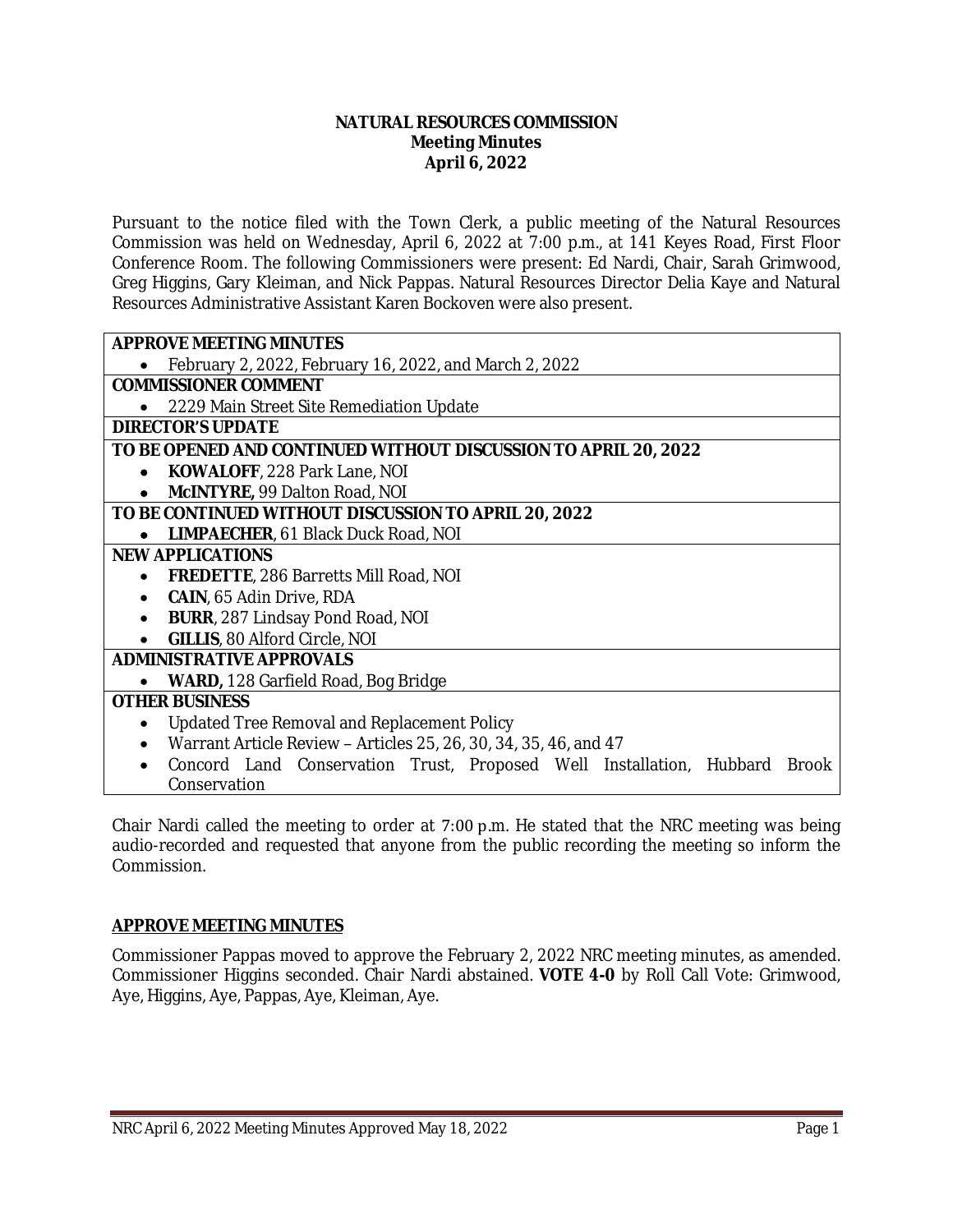Commissioner Pappas moved to approve the February 16, 2022 NRC meeting minutes, as amended. Commissioner Higgins seconded. Chair Nardi abstained. **VOTE 4-0** by Roll Call Vote: Grimwood, Aye, Higgins, Aye, Pappas, Aye, Kleiman, Aye.

Commissioner Pappas moved to approve the March 2, 2022 NRC meeting minutes, as amended. Commissioner Higgins seconded. It was **UNANIMOUSLY VOTED** by roll call vote: Grimwood, Aye, Higgins, Aye, Pappas, Aye, Kleiman, Aye, Nardi, Aye.

# **COMMISSIONER COMMENTS**

#### **2229 Main Street Site Remediation Update**

Chair Nardi noted that the NRC discussed proposed remediation about six months ago when Pam Rockwell provided a presentation to the Commission. Commissioner Pappas, liaison to the 2229 Main Street Committee, said he prepared a memo which he provided to Director Kaye. Commissioner Pappas said the conversation regarding remediation of the groundwater has taken place for over two years. The results have been better than expected in some places. This summer, the contractors will begin staging the remediation of the contamination present in the soil, sediments, and below foundations at the site. Contaminants include depleted uranium, PCBs, and other toxic chemicals. Most of these will be removed and disposed of off-site. Commissioner Pappas said there is an ecologically intact sphagnum bog adjacent to a holding basin and cooling pond, both of which were significantly contaminated. The basin and pond are adjacent to the bog which is something the NRC should be concerned about.

Director Kaye showed various slides of the site while Commissioner Pappas stated the following:

- A. The site contains a sphagnum bog and wetland areas that would be appropriate for conservation purposes. There are some contaminated areas within the bog, but there is no exposure pathway to the contamination that poses a risk to human health, and remediating that small area would destroy significant portions of the bog. The bog will not be remediated but it is stable.
- B. Ground Penetrating Radar discovered underground metal objects adjacent to the bog. Test pits in that area found fragments of metal fencing that had previously separated the bog from the adjacent areas. No metallic objects of concern were found.
- C. Extensive remediation is planned for the contaminated areas adjacent to the bog. Some of the contaminated areas are outside the bog, but within the wetland. These areas may also become staging space for cleanup of the holding basin. Areas where trees are removed, or flat paths are created may connect to trails on the site in the future, so it is important to be mindful of locating them too close to sensitive areas.
- D. Upslope from the areas mentioned above is a large flat area that formerly housed buildings and paved parking lots. Some work will be done in this area and the contractors plan to do some work to handle stormwater. Details on the stormwater management plan are not yet finalized but the contractors have suggested using the cooling pond for drainage. The town should evaluate plans so that it does not create problems for any future development. Stormwater drainage could adversely affect the bog and wetlands, but especially the bog.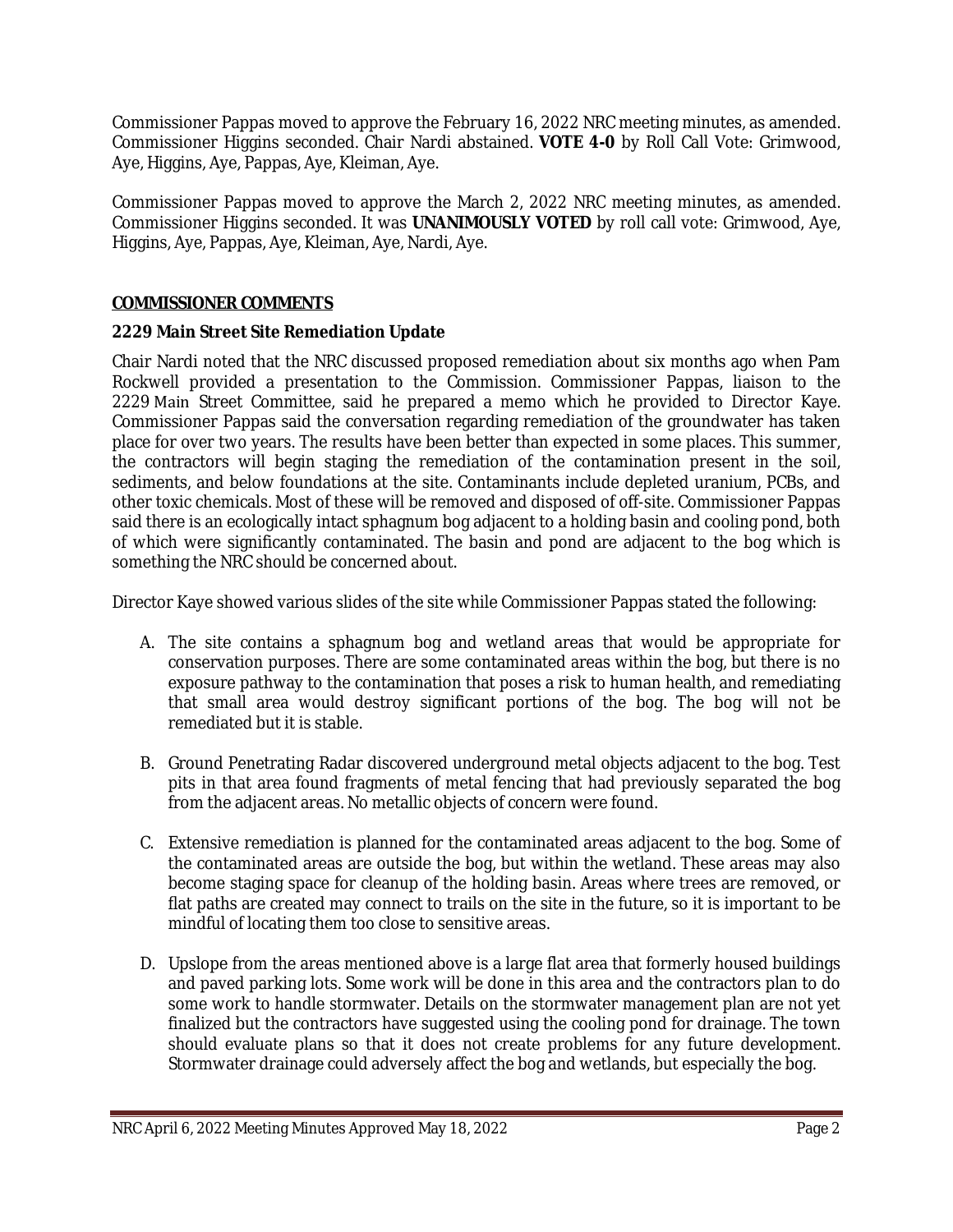Commissioner Pappas suggested a site visit. The NRC agreed. Commissioner Kleiman, co-chair of the 2229 Main Street Reuse Committee, said a site visit now would be the time for the NRC to engage and understand the cleanup plans. He said over the next four or five years, Concord will discuss the opportunities, barriers, and prospects to redevelop the site. He noted that careful studies have been done looking at what the pollution at the site is and what remediation should be. Now that cleanup is about to begin it is important for the NRC to represent nature. Commissioner Kleiman said it was the 2229 Main Street Reuse Committee's recommendation that the western section remain natural with some walking trails and passive recreation. Director Kaye said possible site visit dates to consider are April 13, 20, or 27 which are the next three Wednesdays. Director Kaye will follow up with a doodle poll.

# **DIRECTOR'S UPDATE**

- There was good participation in the annual Concord Cleanup event. CPW crews will be assisting in picking up the trash and recycling bags.
- The Natural Resources Division is partnering with the Concord Land Conservation Trust for the third annual Garlic Mustard Pull next month.
- Cooler Concord is hosting a sustainability festival on April  $30<sup>th</sup>$  at the Main Library front lawn. Natural Resources will provide a table for resources on pollinator plants and invasives.

#### **TO BE OPENED AND CONTINUED TO APRIL 20, 2022**

#### **Notice of Intent, Kowaloff, 228 Park Lane, DEP File #137-1595**

Chair Nardi opened the hearing seeking approval to convert an existing breezeway to an addition; construct a porch, patio, and deck stairs; and replace an existing deck within the 100-foot Buffer Zone to Bordering Vegetated Wetlands.

At the request of the Applicant, Commissioner Grimwood moved to continue the hearing to April 20, 2022. Commissioner Higgins seconded. It was **UNANIMOUSLY VOTED** by roll call vote: Grimwood, Aye, Higgins, Aye, Pappas, Aye, Kleiman, Aye, Nardi, Aye.

#### **Notice of Intent, McIntyre, 99 Dalton Road, DEP File #137-1594**

Chair Nardi opened the hearing seeking approval to construct an attached garage, covered porch, and screened porches; and install a subsurface infiltration chamber within the 100-foot Buffer Zone to Bordering Vegetated Wetlands.

At the request of the Applicant, Commissioner Grimwood moved to continue the hearing to April 20, 2022. Commissioner Higgins seconded. It was **UNANIMOUSLY VOTED** by roll call vote: Grimwood, Aye, Higgins, Aye, Pappas, Aye, Kleiman, Aye, Nardi, Aye.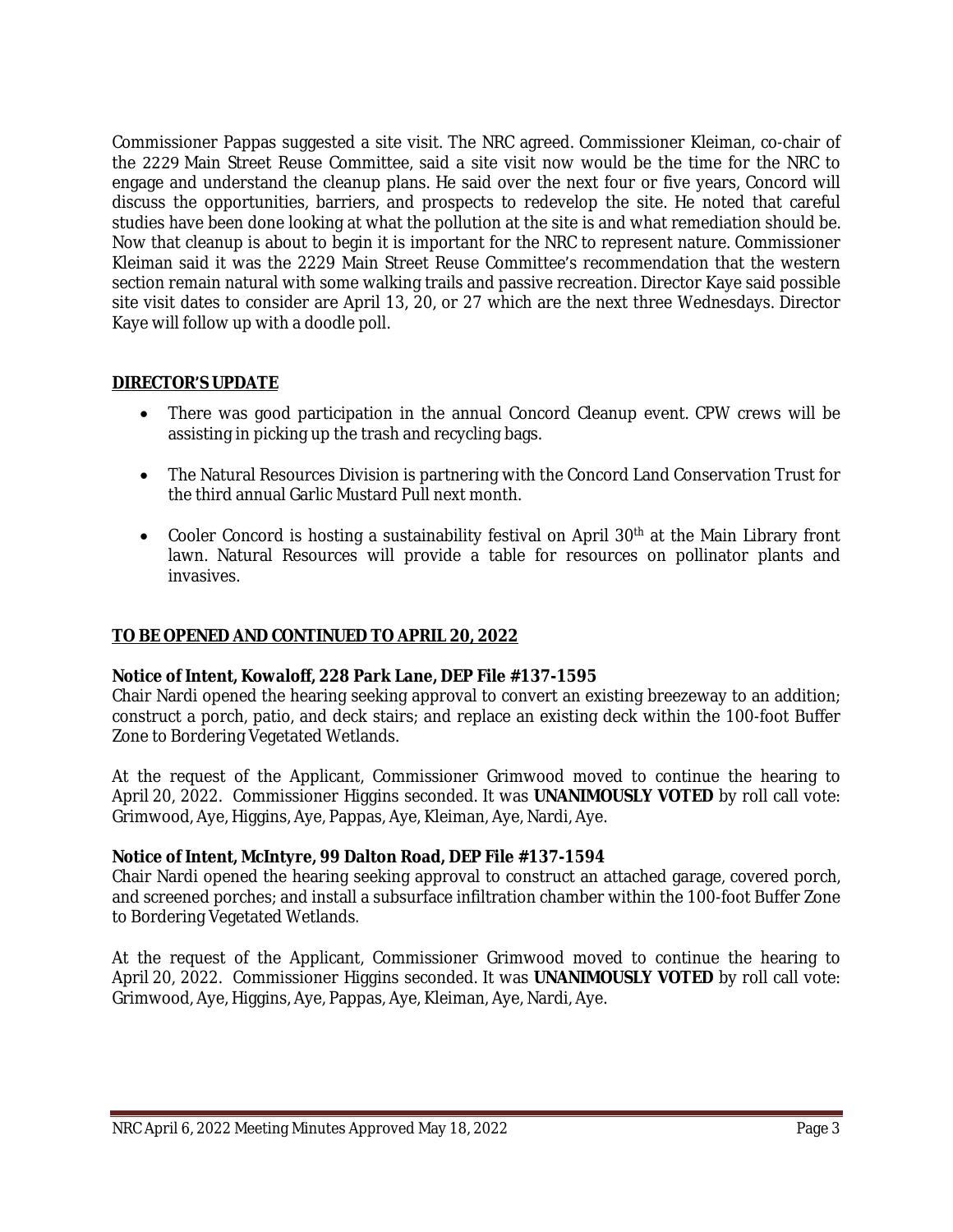## **TO BE CONTINUED TO APRIL 20, 2022**

# **Notice of Intent, Limpaecher, 61 Black Duck Road, DEP File #137-1578**

Chair Nardi reopened the hearing seeking approval to construct an addition, convert an existing deck into a sunroom, extend the rear deck, and remove failing retaining wall within the 100-foot Buffer Zone to Bordering Vegetated Wetlands.

At the request of the Applicant, Commissioner Grimwood moved to continue the hearing to April 20, 2022. Commissioner Higgins seconded. It was **UNANIMOUSLY VOTED** by roll call vote: Grimwood, Aye, Higgins, Aye, Pappas, Aye, Kleiman, Aye, Nardi, Aye.

# **NEW APPLICATIONS**

# **Notice of Intent, Fredette, 286 Barretts Mill Road, DEP File #137-1590**

Chair Nardi opened the hearing seeking approval to remove a wooden deck, shed, portions of a paved driveway, and retaining walls; install an in-ground swimming pool, pool house, boardwalk, stone patio, retaining walls, vegetable garden, fencing, and stone steppers; repave a driveway, and relocate a playset within Bordering Land Subject to Flooding, the 200-foot Riverfront Area to Spencer Brook and an unnamed perennial tributary to Spencer Brook, and the 100-foot Buffer Zone to Bank and Bordering Vegetated Wetland.

List of plans and documents discussed at this meeting:

- Notice of Intent Application;
- Site Plan prepared by Eaglebrook Engineering & Survey, LLC dated February 9, 2022;
- Stormwater Analysis & Calculations prepared by Eaglebrook Engineering & Survey, LLC dated February 9, 2022;
- Existing & Proposed Site Plan Set prepared by Dan Gordon Landscape Architects revised March 25, 2022.

Homeowners Stephen and Heather Fredette, Andrea Kendall of LEC Environmental Consultants, Chris Rucinski and Dan Gordon of Dan Gordon Landscape Architects, and Ben Minnix of Eaglebrook Engineering attended tonight's meeting. Ms. Kendall said the project involves new and updated site amenities associated with a single-family house with the goal of providing a new outdoor living experience and creating a more seamless opportunity for the homeowners and their children to explore natural resources on their property. North of the site is the Concord Rod & Gun Club property. South of the property is conservation land. Around the house is lawn and landscaped areas. Spencer Brook flows southeasterly along the westerly property boundary and an unnamed brook flows into a pond through a concrete structure and then flows back out. Ms. Kendall said the pond on the property was constructed between 1940 and 1957 which was determined based on historical arial photos. There is an existing embankment separating the pond from the river. She said there is also an existing path around the pond.

The project involves replacing a patio and elevated deck, installing a pool and poolhouse, and a bridge to provide a loop trail around the pond. Ms. Kendall noted an existing shed and deck within the 50-foot NBZ. They will relocate an existing compost pile which is currently within the 25-foot NDZ. She said several trees including a dead tree will have to be removed to install the proposed swimming pool. To make the pedestrian loop around the pond the homeowners want to utilize the existing concrete wall and planks to complete the loop.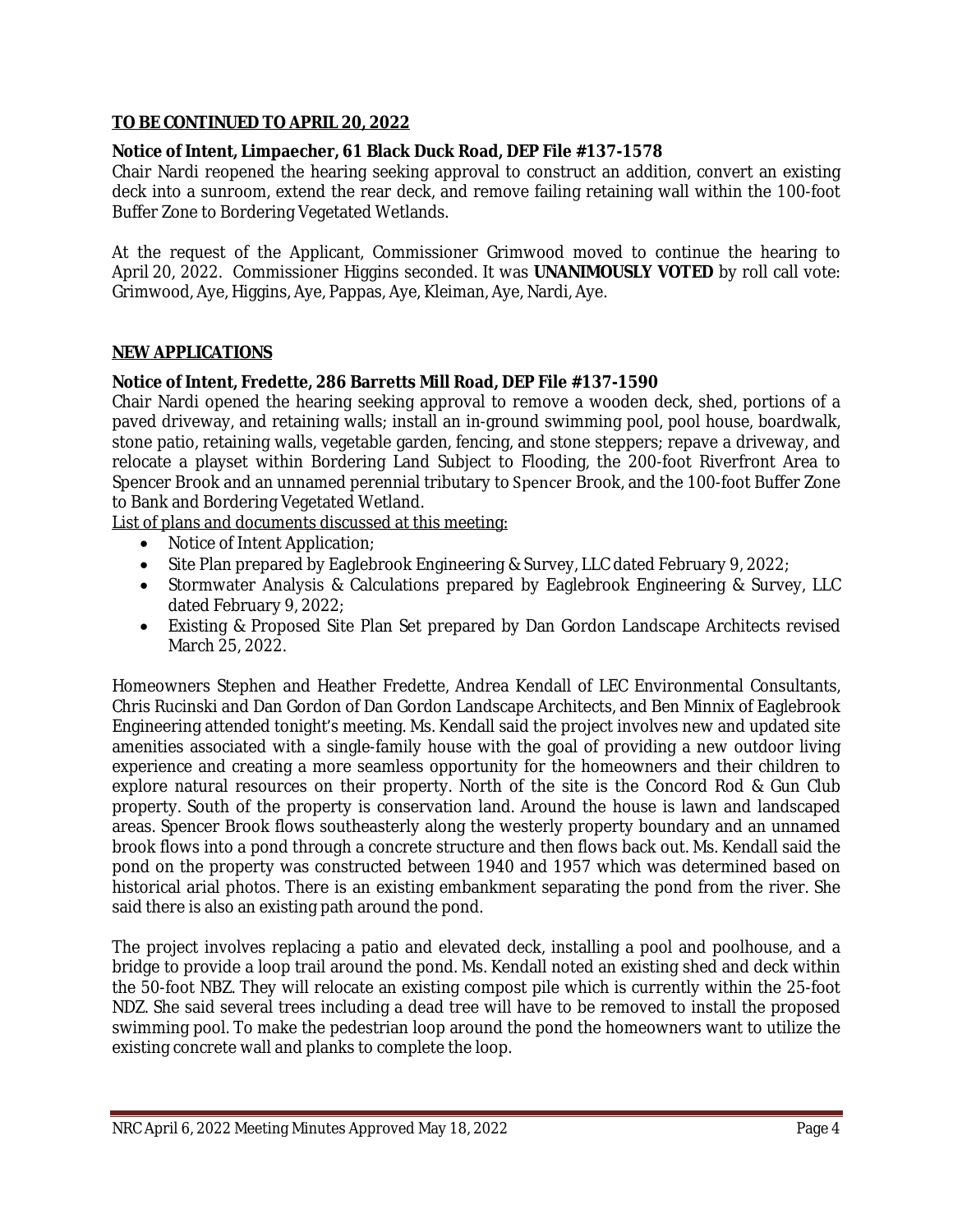Ms. Kendall said to mitigate some of the impervious areas they would like to install a subsurface infiltration area. The homeowners would like to install an enclosed vegetable garden and create a lawn pathway that can provide more circular movement around the house. The homeowners are also proposing to install a new stonewall with a break in the wall for a path to access Barretts Mill Road.

Installing the swimming pool and pool house will require connecting utilities from the house for the pool equipment, which will require reconfiguring the existing driveway. The pool and poolhouse will be outside the 50-foot NBZ. Gravel will be put around the pool house to allow infiltration of runoff. Pavers will also be installed around the pool. The runoff will be pitched so that it goes into a proposed rain garden. The homeowners would like to create a woodland path to access a proposed footbridge, which would connect to a bermed pathway. Ms. Kendall noted that the proposed patio will replace an existing deck. She said mitigation will be provided for all the new impervious surfaces. The area where lawn is being removed will be replaced with ferns and other herbaceous cover, shrubs, and native trees. She noted that additional plantings will be put around the house.

Ms. Kendall said compensatory flood storage will be provided to offset the impacts to the floodplain from the patio and stairs. Calculations were reviewed and confirmed by Ben Minnix. Ms. Kendall explained that there will be an overall decrease in impervious surface (8 s.f.) within the 25-foot NDZ. This calculation was done without taking into consideration the footbridge. The areas where they will remove lawn in the 25-foot NDZ and 50-foot NBZ will be replaced with a conservation seed mix. She said mitigation is being provided for the increase of impervious areas within 100-foot BZ. She said they are under the 10% allowance for work within the 200-foot Riverfront Area.

Chair Nardi said there are a lot of pieces to the project and thanked Ms. Kendall for the explanation. He noted that CPW Engineering has provided comments and requested that the overall cut and fill calculations be done in AutoCAD to capture the actual cubic footage. Mr. Minnix replied that they calculated volumes at each interval within the work area with AutoCAD. Chair Nardi asked how they calculated if the work was only happening halfway through an elevation. Mr. Minnix said he can recalculate those areas. Director Kaye said the flood storage areas are correct but the volumes are not. She said the flood storage calculations should be on the site plan prepared by the engineer. Mr. Minnix said they will revise the plan.

Chair Nardi explained additional mitigation plantings are needed to offset work in the 50-foot No Build Zone. He noted that witch hazel is a shrub and not a tree so the spacing needs to be revised. Director Kaye explained that 11 trees within the NRC's jurisdiction including one dead tree are being removed. The 11 trees that are being removed should be replaced in addition to any trees proposed to offset new impervious surfaces. Ms. Kendall said she would look into that. Mr. Gordon said they will provide additional trees/plantings to meet the mitigation requirements.

Chair Nardi said CPW Engineering had a question about the pool and how they determined it was impervious. Mr. Minnix replied that the pool is considered an impervious surface but there is no increase in runoff. Normally there is about 8 inches from the water in the pool to the top of pool which allows room for rain and evaporation of water will allow for storage. Mr. Minnix said that probably in a 100-year storm event there would be over 8 inches of rain causing some overflow. They considered this when they were considering installing the rain garden. Commissioner Higgins said runoff is a factor with impervious surfaces but it also means that nothing can grow. Ms. Kendall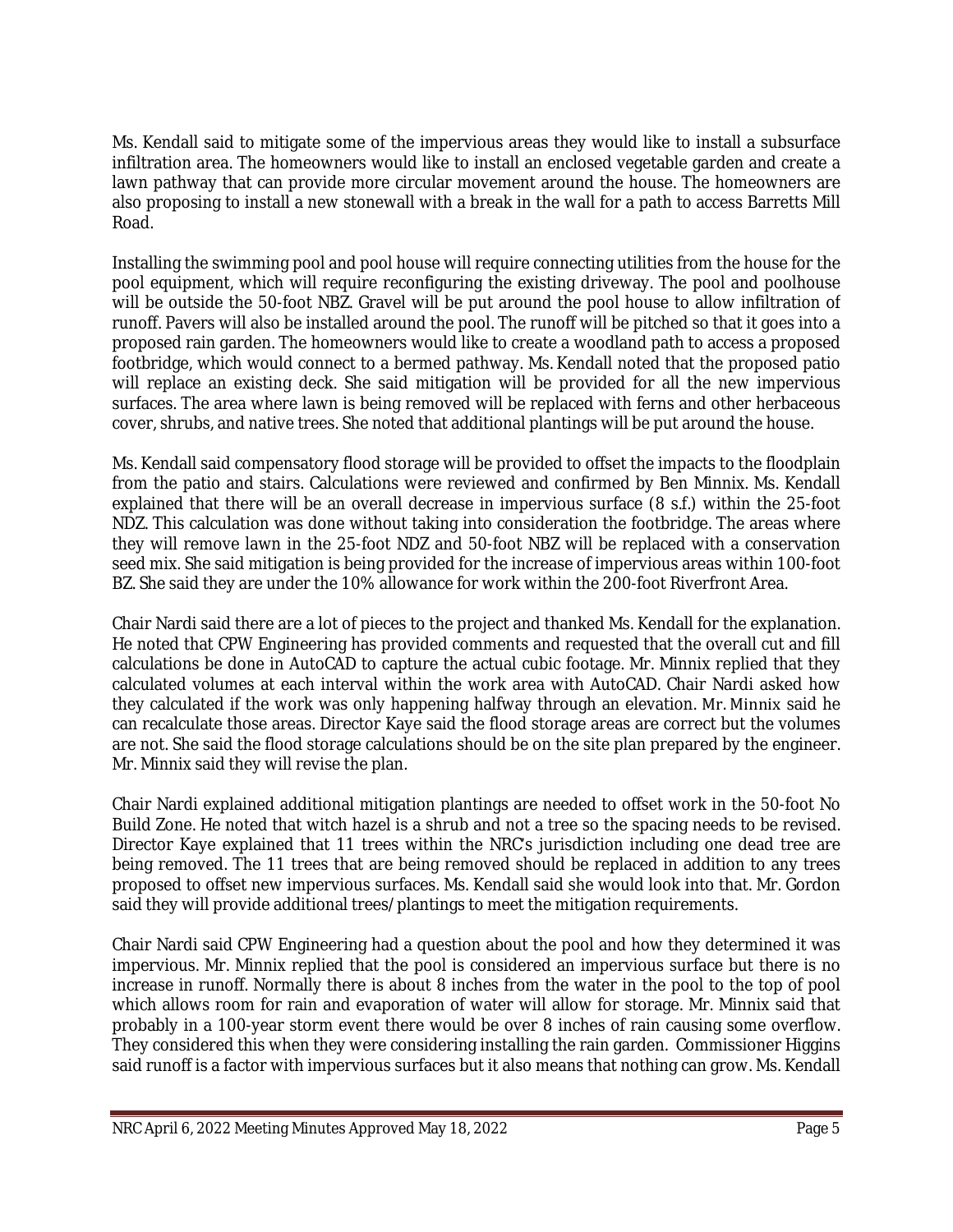replied that was accounted for when determining required mitigation. Chair Nardi believes the comment from CPW Engineering was there may be some overflow during a 100-year storm event. Therefore, CPW is requesting that the rain garden be increased to offset that. Mr. Minnix said they will revise their calculations.

Chair Nardi asked for additional information about the footbridge. Ms. Kendall replied that the footbridge will be 4 feet wide supported by helical piles screwed into the ground by hand. Disturbance to the land will be minimal both during and after construction. The bridge will be approximately 3 ½ feet above the ground. Ms. Kendall said because of the south sun she does not believe vegetation below the decking will be impacted. The Commission expressed concern with the structure in wetlands and the 25-foot NDZ. Ms. Kendall said installation of footbridges, boardwalks or the like is a limited project. Even though this is for private use it would provide safe access for the homeowners' children. Ms. Kendall said they are hoping the NRC would consider the balance they are trying to achieve.

Director Kaye asked the Commission if they would find it helpful to do a site visit. The NRC agreed. Director Kaye will send a doodle pool.

There were no public comments.

The Applicant agreed to continue the hearing until May 4, 2022 to allow additional information to be provided.

# **Request for Determination of Applicability, Cain, 65 Adin Drive, RDA File #22-6**

Chair Nardi opened the meeting seeking confirmation that the project is outside jurisdictional wetland resource areas. Work consists of constructing an addition.

List of plans and documents discussed at this meeting:

- Request for Determination of Applicability Application; and
- Wetland Permitting Plan prepared by Stamski and McNary, Inc. dated February 10, 2022.

Robert Melvin of Stamski and McNary attended tonight's meeting. Mr. Melvin said the homeowner would like to build an addition off the northeast portion of the house. To the north of the site is an intermittent stream but no BVW in this vicinity, so the intermittent stream is not regulated and therefore no BZ projected onto the site.

There were no public comments.

Commissioner Kleiman moved to issue a Negative Determination of Applicability  $#1, #4$  and  $#6$ confirming that the area is not within jurisdiction, and that proposed work is not within an Area subject to protection under the Act (including the Buffer Zone) or the Concord Wetlands Bylaw. Commissioner Grimwood seconded. It was **UNANIMOUSLY VOTED** by roll call vote: Grimwood, Aye, Higgins, Aye, Pappas, Aye, Kleiman, Aye, Nardi, Aye.

#### **Notice of Intent, Burr, 287 Lindsay Pond Road, DEP File #137-1596**

Chair Nardi opened the hearing seeking approval to replace an existing septic system within the 100-foot Buffer Zone to Bordering Vegetated Wetlands.

List of plans and documents discussed at this meeting:

• Notice of Intent Application; and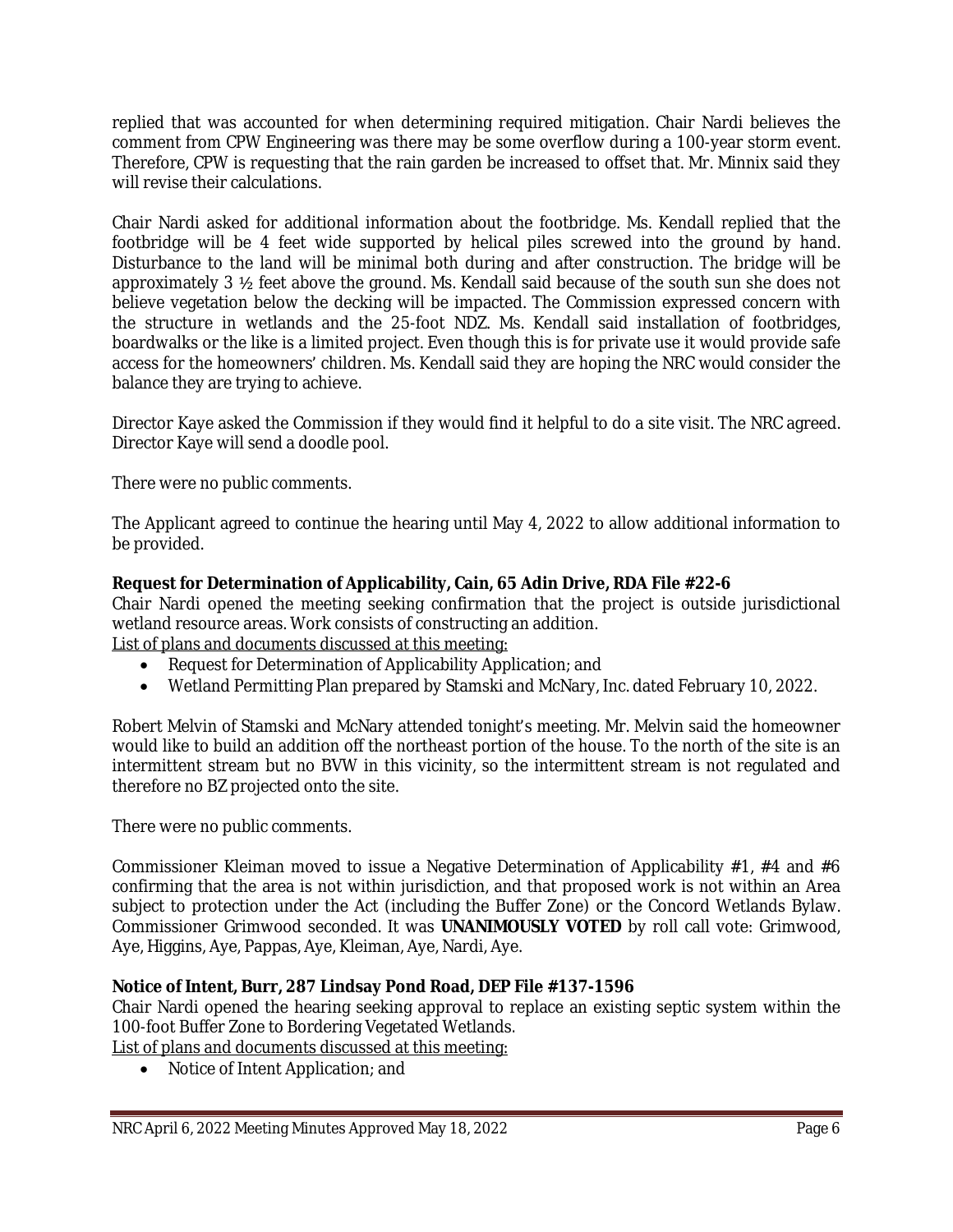• Sewage Disposal Plan prepared by Stamski and McNary, Inc. dated March 9, 2022.

Robert Melvin of Stamski and McNary attended tonight's meeting. The proposed project is to replace an existing septic system within the 100-foot BZ. The closest point to the BZ is 73 feet from the tank, and 75 feet from the leaching field. The site is very limited as to where they can put septic. They considered different options to keep out of the 100-foot BZ but in some places, utilities were in the way. They also they tried to find locations where they would not have to remove any trees or vegetation.

George Jakobsche of 39 Old Farm Road asked what the purpose of the 100-foot Buffer Zone if a waiver is allowed. Director Kaye explained that the 100-foot BZ is a protective zone around wetland resource areas and some activities can damage wetland resource areas, such as fertilizing lawns and cutting trees. The 100-foot BZ was established under the Wetland Protection Act. The state subsequently expected local communities to implement their own wetland bylaws to further protect the wetland resource areas. Director Kaye said the Town of Concord has a 25-foot No Disturb Policy which the Commission strongly enforces, allowing only activities which are restorative in nature. The NRC also has a 50-foot No Build Policy which is to prevent structures from being constructed too close to wetlands. She explained that work within the 50-100 buffer is looked at as a limited disturbance area where activities may be permitted but would require mitigation. Installing septic systems is common because people need them to have a functional home. Mr. Jakobsche asked how long the project would last. Mr. Melvin said the Board of Health has approved the project. The project will probably take a few months, and this would include landscaping.

Commissioner Grimwood moved to close the issue and issue an Order of Conditions for DEP File #137-1596 with Finding A, Standard Conditions 1-20, and Special Conditions 21-50. Commissioner Higgins seconded. It was **UNANIMOUSLY VOTED** by roll call vote: Grimwood, Aye, Higgins, Aye, Pappas, Aye, Kleiman, Aye, Nardi, Aye.

# **Notice of Intent, Gillis, 80 Alford Circle, DEP File #137-1593**

Chair Nardi opened the hearing seeking approval to expand an existing sunroom and garage, and construct a raised patio within the 100-foot Buffer Zone to Bordering Vegetated Wetlands. List of plans and documents discussed at this meeting:

- Notice of Intent Application; and
- Plan prepared by Jarvis Land Survey, Inc. dated February 24, 2022.

Homeowners Scott and Lindsay Gillis attended tonight's meeting. Mr. Gillis said their proposed project includes expanding an existing sunroom and garage and constructing a raised stone patio between the 50-foot and 100-foot BZ. Mitigation will be provided.

Chair Nardi asked for clarification for the proposed bio-retention areas. He said grading is not indicated on the plan. Mr. Gillis said the bio-retention areas could be referred to as rain gardens. He explained within one of the rain gardens is a reinforced concrete pipe conveying stormwater from Alford Circle along with snow and de-icing chemicals. This area is unvegetated, constantly wet, heavily shaded, and provides no infiltration of any significance to the adjacent wetlands. Mr. Gillis said to protect the wetlands they thought it would be a good idea to vegetate this area. CPW Engineering approved and encouraged revegetating this area. Mr. Gillis explained that the intention is to take this unvegetated area and plant native species. Chair Nardi said although rain gardens are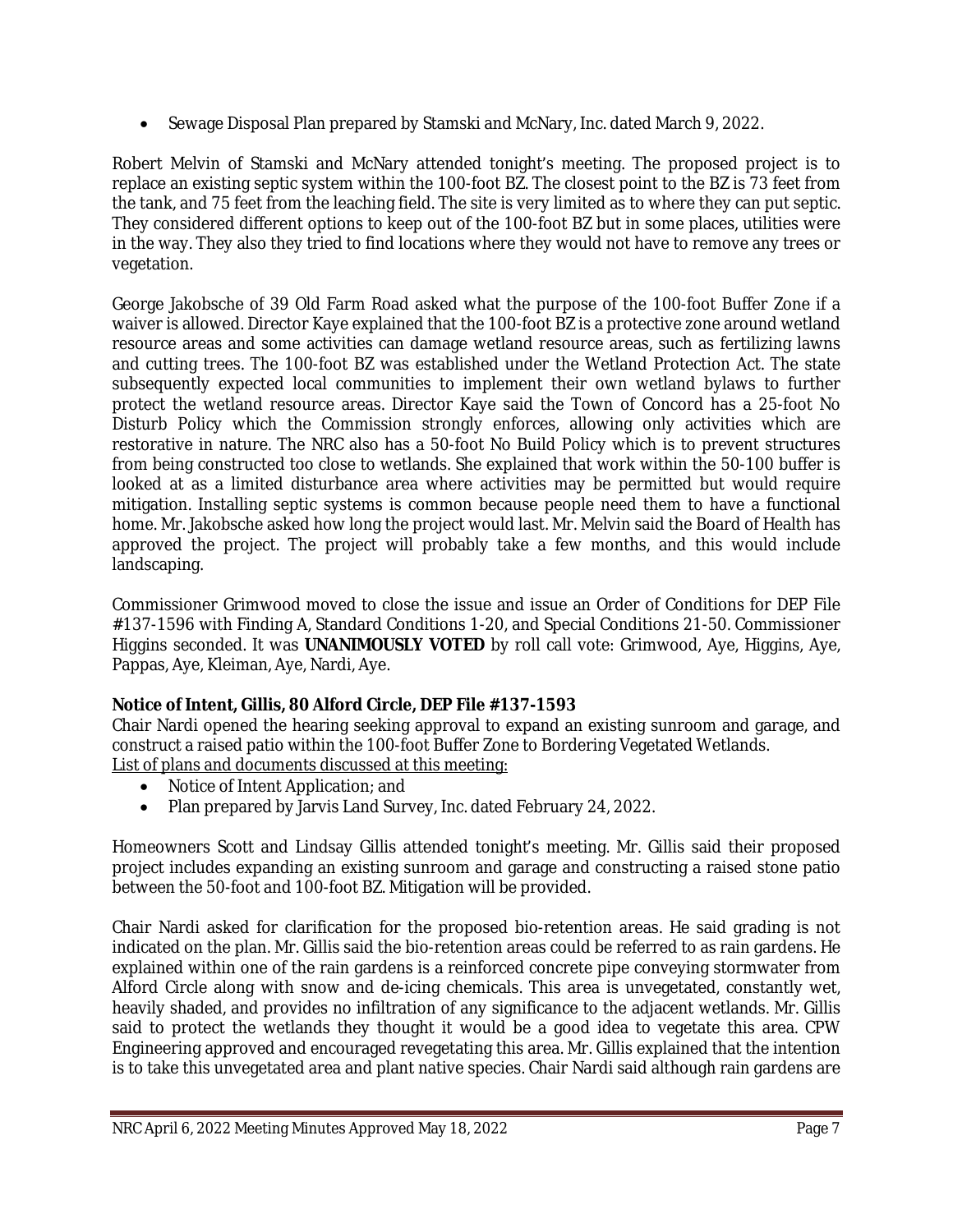a good idea, they are not a substitute for mitigation which is required for impervious work for the site. Mr. Gillis asked what type of mitigation would be appropriate to mitigate the 573 s.f. of additional impervious surface. Chair Nardi said that it is not the Commission's responsibility to suggest mitigation, however, such things as removing lawn or invasives within jurisdictional areas and replanting with native trees and plants is commonly proposed. Mr. Gillis said they could remove the lawn and plant native shrubs and understory plants. He noted that runoff from the road will still be a problem. Chair Nardi said the proposed mitigation needs to be shown on a plan with type of plantings, number, and spacing. Mr. Gillis said that information is provided in the narrative but they will note on the plan. Chair Nardi said erosion controls need to be installed to encompass the limit of work and be noted on the plan. Commissioner Grimwood requested that any invasives removal be noted on the plan. Mr. Gillis said there is small area of pachysandra near the wetlands that he would be happy to remove. Commissioner Grimwood noted that hostas are not native and could not be counted as mitigation.

Commissioner Higgins said typically contours are noted on a plan. He said more detail about the rain garden is needed. Chair Nardi explained that putting all information on an engineered plan provides a reference for the contractor.

Commissioner Higgins asked why the NRC would allow eliminating 573 s.f. of lawn but will not recognize a rain garden that might filter saltwater coming from the road into the wetlands. Director Kaye noted that the NRC encourages infiltration for new impervious surfaces. Additional details about the rain garden are needed, such as confirming that it can accommodate the volume of runoff from Alford Circle. Commissioner Higgins said additional information would help the Commission determine if it could be considered mitigation. Mr. Gillis said he believes doing work near the concrete pipe will do more for the wetlands than cutting out a piece of lawn and planting native shrubs. He plans on doing the replanting work himself. He will outline the area of work and will take before and after photographs. Chair Nardi said that would be good but the information still needs to be put on a plan. Mr. Gillis will provide requested information.

Chair Nardi said there is an old DEP project file that needs to be closed out. Director Kaye explained the outstanding permit is for the original house construcion. She will talk to Mr. Gillis offline about submitting a Request for Certificate of Compliance.

The Applicant agreed to continue the hearing until May 4, 2022 to allow additional information to be provided.

#### **Administrative Approvals:**

#### **Ward, 126 Garfield Road, Bog Bridge**

The Concord Land Conservation Trust (CLCT) has an easement over Mr. Ward's property at 126 Garfield Road with a seasonally wet area along the trail that they propose to bridge. The bridge will consist of a double plank walk with planks set on either half rounds or 6 x 6-inch pressure treated lumber. If supports are needed they will either use streamers spiked into support logs or half pipes.

Commissioner Pappas asked if the NRC was concerned about pressure treated lumber. Director Kaye said pressure treated wood is better than it used to be and it no longer contains arsenic. She said the Town still uses pressure treated lumber, but also uses cedar, locust or other non-treated lumber where possible.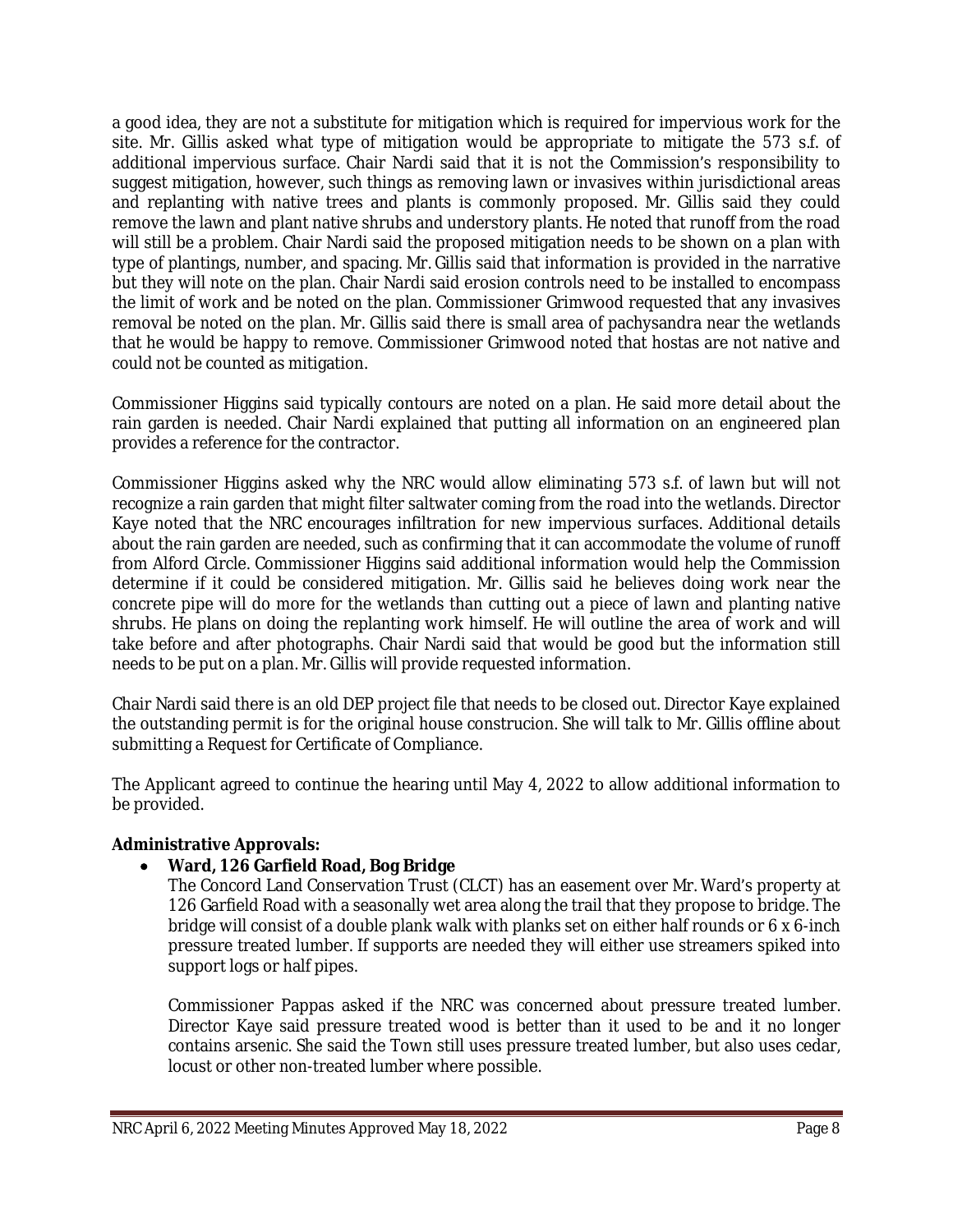Commissioner Kleiman asked if the project discussed earlier tonight would be allowed to install a bog bridge. Director Kaye replied that the earlier project was for a structure over a brook. This project is to install a bog bridge on a trail. The trail is also for public use. Commissioner Grimwood asked if the bog bridge would be protecting the wet area. Director Kaye confirmed that this bog bridge is to protect a seasonally muddy spot. Commissioner Kleiman said there is a public benefit for this project.

Ned Perry of 362 Bedford Street noted that bog bridges go over muddy areas such as paths that get broken down by bicycles. A bridge is installed over water.

Approval was granted.

#### **OTHER BUSINESS**

#### **Updated Tree Removal and Replacement Policy**

Chair Nardi said Director Kaye has updated the NRC's tree policy for the Commission's review. He noted that the Planning Board's Tree Preservation Bylaw provides an option "in lieu of" planting trees to pay a fee to the Town, at a significant cost. He doesn't necessarily agree with the metrics but it is a good starting point for discussion. Commissioner Pappas said he doesn't like buying a way out of a problem because it does not directly protect the wetland values. Commissioner Kleiman said the tree replacement should have a 6-inch minimum DBH (diameter at breast height). He said it would be good for the NRC to be consistent with the Town's Tree Preservation Bylaw in several other ways. He agreed with Commissioner Pappas that the current fee structure for mitigation by the Town under the Tree Preservation Bylaw does not result in significant protection, because the fees are not high enough to act as a significant disincentive. He recognizes that there are some practical difficulties in trying to mitigate an entirely wooded lot that may be within the 100-foot BZ and if the Town could determine if mitigation was not possible, feasible, or practical then a monetary buyout option could be available. Commissioner Pappas doesn't think that is practical given the cost of houses and land in Concord. Commissioner Kleiman said it may get people thinking. Commissioner Higgins said currently the NRC wants replacement of trees for the ones being removed. Maybe there are other mitigating factors the NRC could consider such as electric. Commissioner Pappas said it is the NRC's obligation to protect the wetlands, not to promote sustainability options. Commissioner Higgins said policies of the NRC are not parallel to the Town's Tree Protection Bylaw. The NRC is trying to protect wetlands. Chair Nardi felt people are already moving towards other sustainable options such as heat pumps.

Chair Nardi said that prohibiting stump grinding in the 25-foot NDZ which is noted in Director Kaye's draft is a common sense modification.

Commissioner Higgins believes there is an economic burden to new homeowners wanting to remove trees because they are hazardous. In some instances, the previous homeowner or developer didn't take down because of the cost. Chair Nardi said there is a section about mitigation for hazardous trees.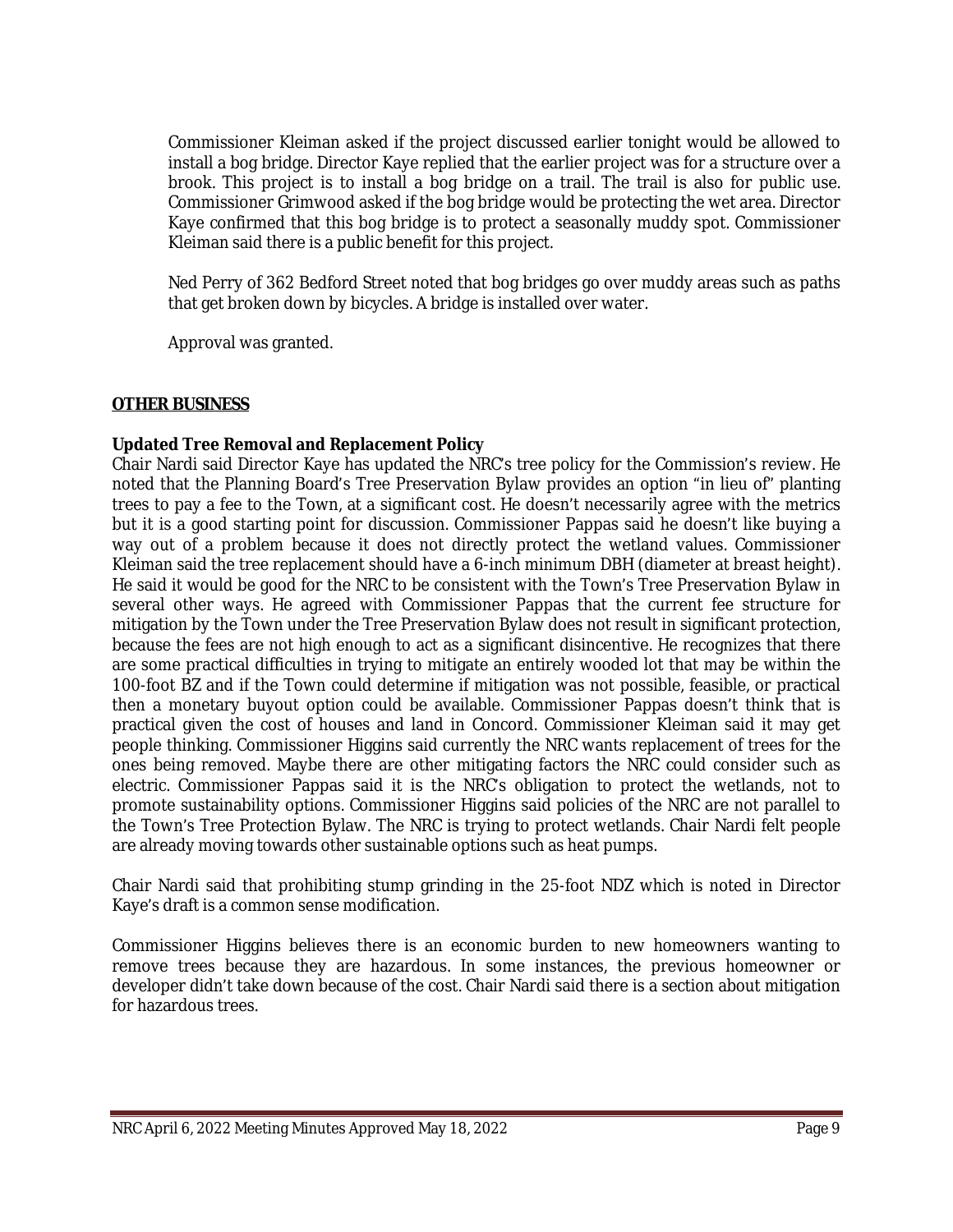Commissioner Higgins noted there was a typo on page 3 item 4 "must be" is noted twice. Chair Nardi said on page 2 first sentence "may require" should be "will require". The next sentence allows NRC discretion.

Mark White of 233 Independence Road said he is the owner of Bentley Building Corporation and AWMW, LLC. He believes that the revised policy is geared towards existing houses. He asked what is the burden for wooded, undeveloped lots with on-site septic systems as compared to Town sewer. He will be submitting an application to the NRC for parcels at the end of Sunnyside Lane that fit that description. Based on information that his engineer provided and based on the policy for work within the 50-100 BZ, that would mean he would have to plant 60 two-inch trees in the jurisdictional area. He said the Town's Tree Preservation Bylaw only pertains to the zoning setbacks and not the building envelope. Mr. White carefully reviews the cost of trees. For the lots on Sunnyside that he will develop, the cost for trees could be anywhere between \$35,000 and \$40,000 per lot. Mr. White said he would like the NRC to consider keeping the policy that is already in place (1:1 mitigation) for the outer Buffer Zone, and using the proposed policy for disturbance between the 25-50 BZ. He said they are starting to install more electric heat pumps and induction stoves in new houses that he is constructing, and hopefully this is the right path moving forward.

Director Kaye stated what is currently in the draft proposal. The policy encourages homeowners to leave a snag, provide 1:1 mitigation, or plant shrubs to mitigate removal of dead trees. Removal of healthy trees would require 50% caliper replacement. Director Kaye noted that invasive trees such as Norway maples provide carbon sequestration, shading, raptor perches, cover and other values, and she felt that mitigation should be required at perhaps 25%. Commissioner Kleiman said he was okay with the mitigation levels but he is sensitive to Mr. White's point about property being buildable and that the NRC shouldn't make a buildable lot unbuildable. He said there is a setback requirement in the Tree Preservation Bylaw which the NRC is not proposing in their policy and asked whether the NRC should consider mitigation only for trees in the setback between the 50-100 BZ. He wondered if maybe there should only be mitigation for trees in the setback versus the buildable area of the lot.

Mr. White said that the tree count for the Sunnyside Lane was based upon what they believe the footprint of the house will be. He explained that he does not clear cut his lots. He sees the value environmentally and financially in keeping trees. He said the Commission also needs to remember that trees planted as mitigation need a place to grow and not be crowded or become a hazardous tree in 15 to 20 years. Commissioner Kleiman said for Sunnyside Lane he thought it might be an unreasonable burden to mitigate onsite for all the trees to be removed to build on the lots since the lots are mostly wooded.

Commissioner Higgins agreed with Commissioner Kleiman's suggestion about the setback. Commissioner Kleiman suggested that the NRC's policy align with the Town's Tree Preservation Bylaw. Commissioner Higgins was not in favor of NRC's tree policy aligning with the bylaw. He said when a policy change like this is made it can get very finite and take away discretion from all the parties. If the tree policy is approved, it would put a financial burden on homeowners. He noted that the Tree Preservation Bylaw was presented and approved at Town Meeting, and felt that the NRC should let the public know their intent even though it is only a policy. Mr. White agreed that the citizens should be aware.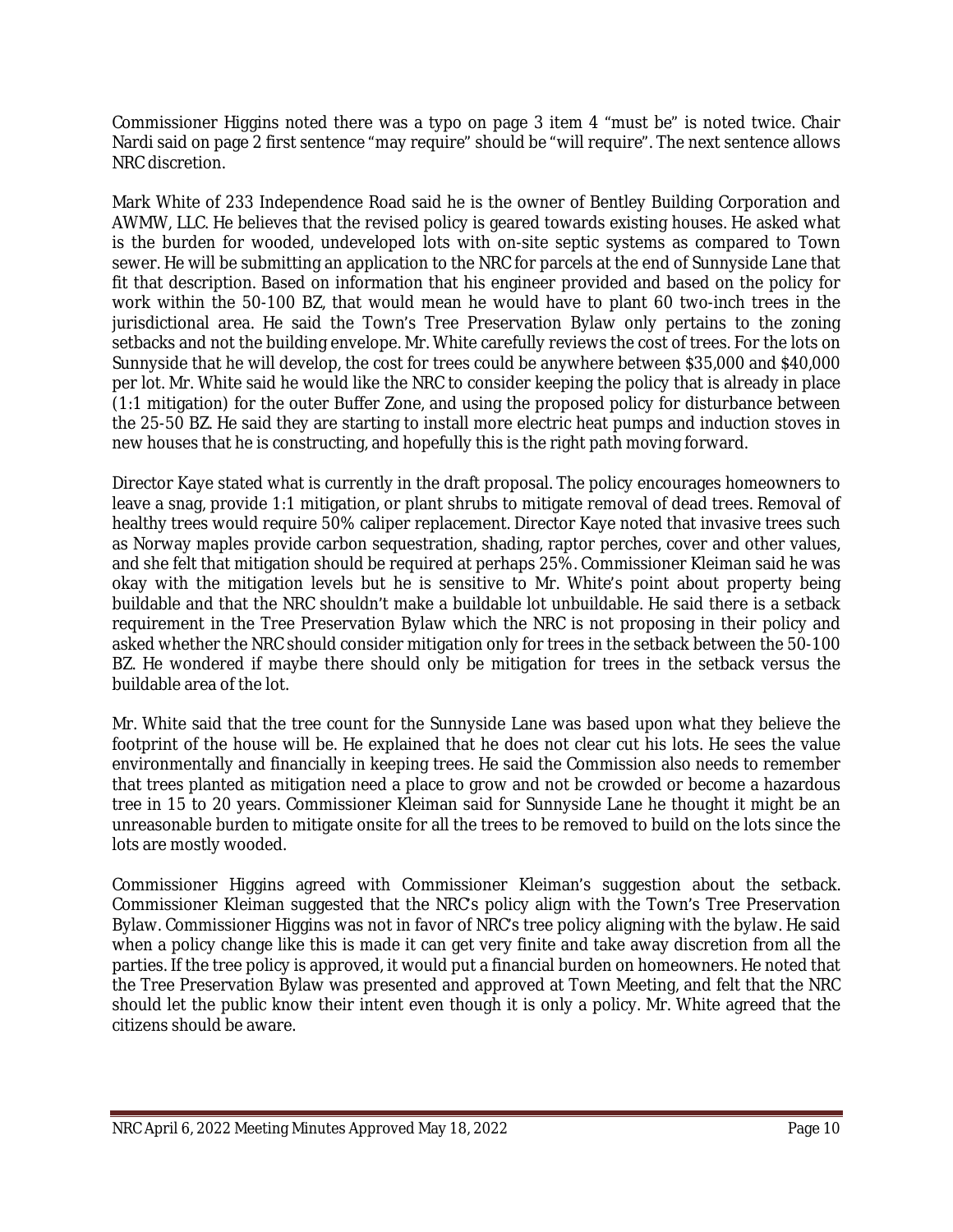Mark Gailus of 62 Prescott Road said it would be good to inform the public about the NRC's draft tree policy so there is more public input and other ideas about how to balance all interests.

Director Kaye asked the NRC how they would like to proceed. Chair Nardi recommended that each Commissioner provide their comments to Director Kaye to incorporate into the draft and discuss how to make available to the public. She suggested putting a legal notice in the Concord Journal or an article in the newspaper to obtain public input Director Kaye noted that a policy does not require Town approval, but has little legal standing. People have generally been very respectful in regards to the NRC's policy and hopes that will continue.

# **Warrant Article Review – Articles 25, 26, 30, 34, 35, 46, and 47**

#### **Article 25 – Assabet River Bluff Preservation Project**

Chair Nardi stated that the NRC has reviewed the plans. He was in support. Commissioner Pappas was in strong support. Director Kaye asked if the Commission wanted to make a statement at Town Meeting. If so, she will draft something up for review. The NRC would like Director Kaye to draft a statement on their behalf. Commissioner Pappas moved to support Article 25 at Town Meeting. Commissioner Grimwood seconded. It was **UNANIMOUSLY VOTED** by roll call vote: Grimwood, Aye, Higgins, Aye, Pappas, Aye, Kleiman, Aye, Nardi, Aye.

#### **Article 26 – Community Preservation Committee Appropriation Recommendations.**

Commissioner Kleiman moved to support Article 26, Community Preservation Committee Appropriations, at Town Meeting. Commissioner Grimwood seconded. It was **UNANIMOUSLY VOTED** by roll call vote: Grimwood, Aye, Higgins, Aye, Pappas, Aye, Kleiman, Aye, Nardi, Aye.

## **Article 30 – Scenic Roads General Bylaw**

Commissioner Higgins said this pertains to the public right-of-way. He believes it would be beneficial for the NRC to have control over trees, etc. He is in support of the article but feels that the NRC does not need to vote. The Commission agreed that they are in support of the article but it does not raise to the level that they need to take a vote.

# **Article 34 – Citizen Petition Zoning Map Amendment (Residence A & Industrial Park B Zoning District Boundary)**

The NRC took no position.

#### **Article 35 - Citizen Petition: Zoning Bylaw Section 10 Planned Residential Development Update**

Chair Nardi said he briefly read the Planning Board's position which was that this may dissuade this type of building. He thought the Planning Board voted no action on this article. It was Commissioner Kleiman's opinion that this article should be deferred to the Planning Board and not individual citizen petitions. Citizens should have to go through the Planning Board process. The NRC took no position.

## **Article 46 – Citizen Petition: Reformatory Branch Trail Feasibility Study**

Commissioner Grimwood moved that the NRC take no action. Commissioner Pappas seconded. It was **UNANIMOUSLY VOTED** by roll call vote: Grimwood, Aye, Higgins, Aye, Pappas, Aye, Kleiman, Aye, Nardi, Aye.